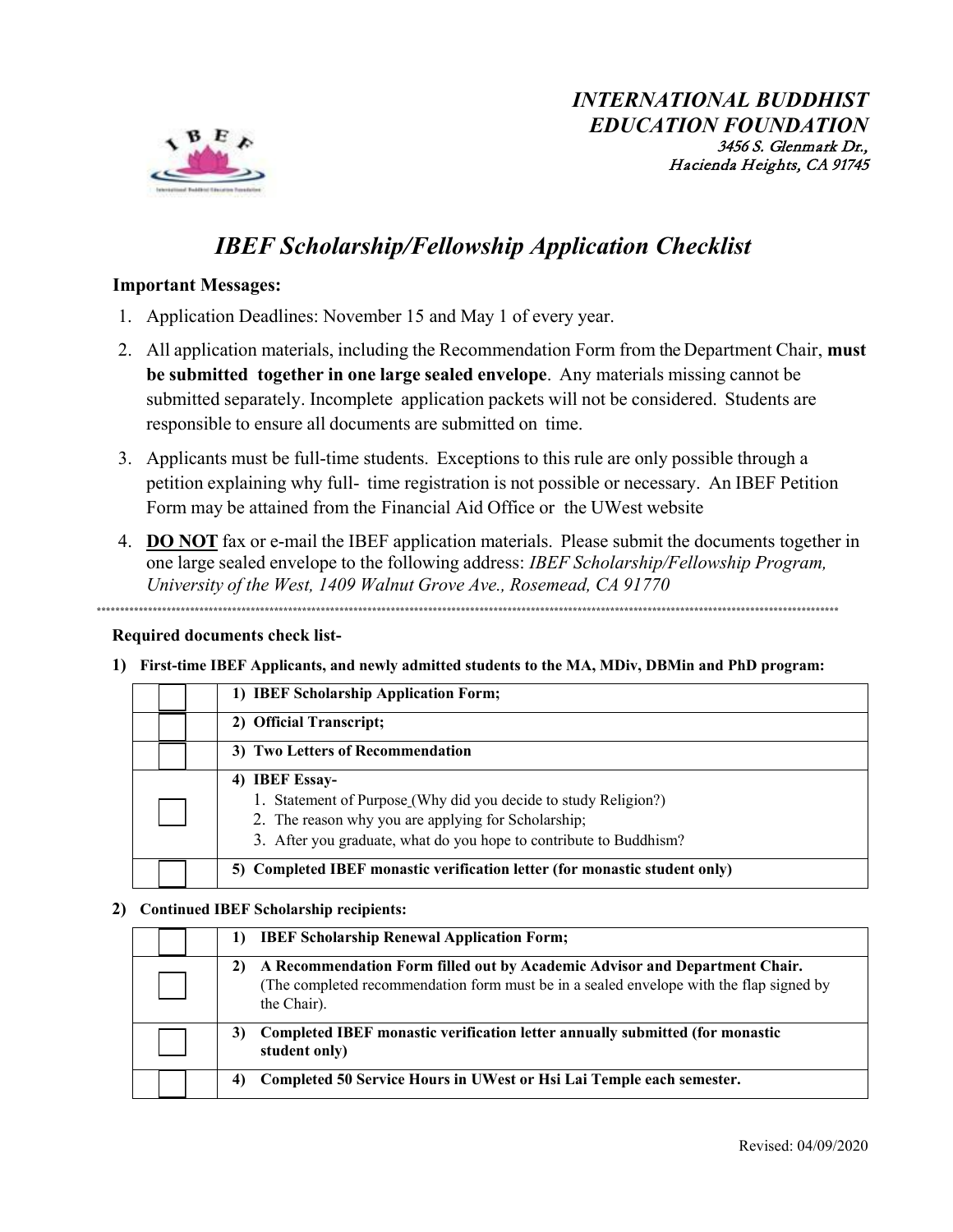

# *IBEF Scholarship/Fellowship Application Form*

| $\bullet$       |                                                                                                                                                              | <b>Please indicate the semester for which you apply: Spring</b> Fall <u>Fall</u> (year) |                    |                |                                                                              |  |  |  |  |
|-----------------|--------------------------------------------------------------------------------------------------------------------------------------------------------------|-----------------------------------------------------------------------------------------|--------------------|----------------|------------------------------------------------------------------------------|--|--|--|--|
|                 | Please select: <b>IBEF Scholarship</b>   <b>IBEF Monastic Fellowship</b>                                                                                     |                                                                                         |                    |                |                                                                              |  |  |  |  |
|                 |                                                                                                                                                              |                                                                                         |                    |                | <b>Student ID number:</b>                                                    |  |  |  |  |
|                 | $\overline{\text{First}}$<br>Last<br>b • Mailing address Check here if address has changed in UWest registrar record                                         |                                                                                         |                    |                |                                                                              |  |  |  |  |
|                 | Street                                                                                                                                                       |                                                                                         |                    |                |                                                                              |  |  |  |  |
|                 | <b>City</b>                                                                                                                                                  | <b>State</b>                                                                            | Zip                |                |                                                                              |  |  |  |  |
|                 |                                                                                                                                                              | $c \cdot$ Phone Number $(\_\_)$ - E-Mail E-Mail                                         |                    |                |                                                                              |  |  |  |  |
|                 | d Gender: Male Female                                                                                                                                        | Date of Birth: (MM/DD/YYYY)                                                             |                    |                |                                                                              |  |  |  |  |
|                 | If yes, please provide the name of the order or lineage with which you are associated:                                                                       |                                                                                         |                    |                |                                                                              |  |  |  |  |
| $f \cdot$       |                                                                                                                                                              | Please list number of times you have received IBEF funding in the past:                 |                    |                |                                                                              |  |  |  |  |
| $g \rightarrow$ | <b>U.S. Citizen /Permanent Resident</b> F-1 Visa Student<br><b>Citizenship</b><br>R-1 Visa Student LOther, Specify ______________                            |                                                                                         |                    |                |                                                                              |  |  |  |  |
| $h \cdot$       |                                                                                                                                                              | Current degree Program PhD DBMin MA MDiv Other                                          |                    |                |                                                                              |  |  |  |  |
| $\mathbf{i}$ ,  | Current Academic Major and Area of Concentration _______________________________                                                                             |                                                                                         |                    |                |                                                                              |  |  |  |  |
| $\mathbf{i}$ .  | Educational Background: Print the names and locations of all high schools, colleges, and<br>universities attended. Begin with the last institution attended. |                                                                                         |                    |                |                                                                              |  |  |  |  |
|                 | <b>Names of Institutions</b>                                                                                                                                 | Location<br>(City, state, and country,<br>if not in $U.S.$ )                            | Attendance<br>From | Dates of<br>To | <b>Degrees and Dates of</b><br><b>Conferred or expected</b><br><b>Degree</b> |  |  |  |  |
|                 |                                                                                                                                                              |                                                                                         |                    |                |                                                                              |  |  |  |  |